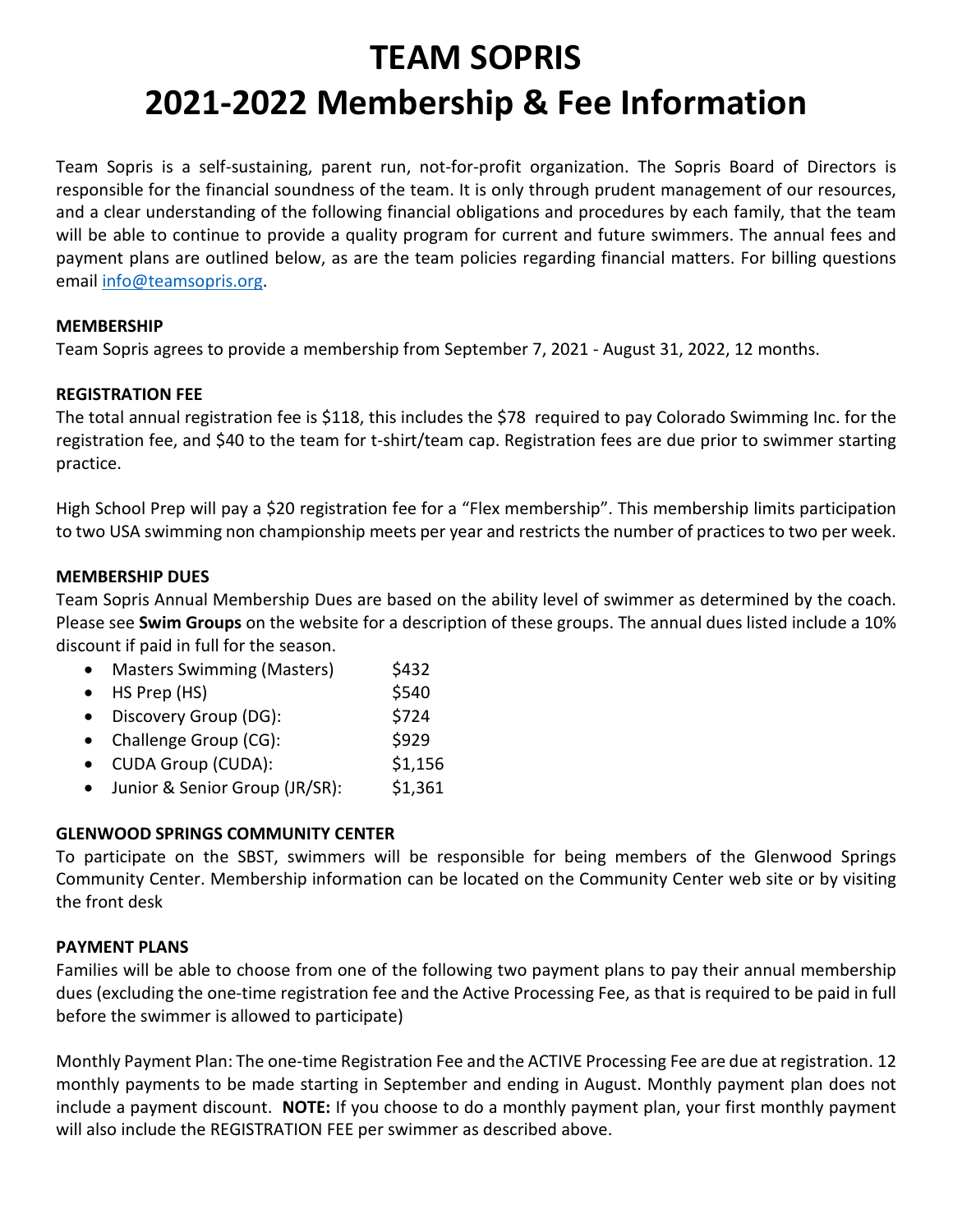| <b>MONTHLY PAYMENT:</b> |
|-------------------------|
| \$50                    |
| \$40                    |
| \$67                    |
| \$86                    |
| \$107                   |
| \$126                   |
|                         |

Payment In Full: There will be no pro-rations or refunds for annual payments except in exceptional circumstances as approved by the Board of Directors. See above in the MEMBERSHIP DUES section for the annual dues for each group. NOTE: You will also need to include the REGISTRATION FEE (as described above) with your one-time annual payment.

## **FAMILY DISCOUNT**

Families will receive a 10% discount on their Membership Dues for each child registered after the first child. Discounts will be reduced off the lowest group level. Families will be billed under one account unless otherwise requested. **ALL** siblings must be registered at the same time to receive discount.

## **OFFICIATING and COACHING DISCOUNT**

USA Swimming Officials and Coaches will be eligible for the following discounted swim team fees: Waiver of all entry fees for swimmers who have a parent officiating at Team Sopris Home meets.

- Stroke & Turn: 20% first swimmer, 10% all others in family
- Starter: 40% first swimmer, 10% all others in family
- Referee: 60% first swimmer, 10% all others in family
- Meet Referee: 100% first swimmer, 10% others in family

For Officials, a minimum of twenty-six sessions (in eight separate meets) must be worked to receive discount. For more information on becoming an official, please visit the Officials' Page of the CSI website.

Please contact info@teamsopris.org for coupon code prior to registering.

#### **SCHOLARSHIPS**

A limited number of scholarships are available. Applications for Scholarships/Grants must be turned in prior to registering your swimmer to receive a coupon code. The Scholarships/Grants are limited to the availability of funds, and are awarded on a first come, first serve basis. A renewal application must be completed for each year. The Scholarship application can be found on the team website at teamsopris.org/registration.

# **SWIM MEET FEES**

Team Sopris swimmers will be eligible to swim in a variety of competitive meets. Meet registration fees and event fees vary from meet to meet and can be located on each meet invite. A \$15 travel fee for all meets outside of the Roaring Fork Valley will also be added to the total of the meet fees to help cover coaching expenses, excluding Aspen/Eagle County meets which are \$5/swimmer. Meet fees will be charged to the swimmer's account following the swim meet. There are no refunds for a swimmer who enters a meet and then does not attend the meet.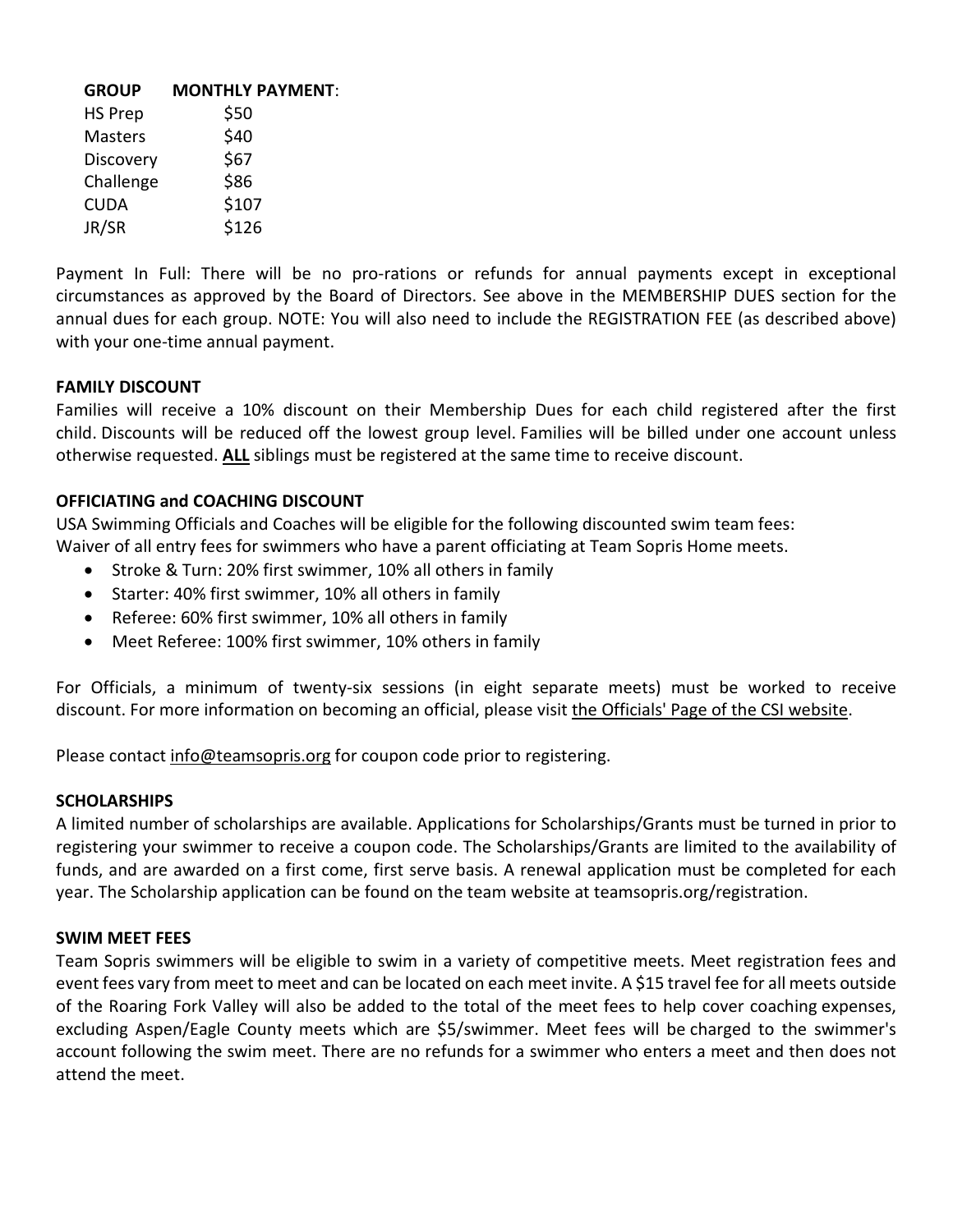Fees for in state travel trips and in state and out of state championship meets will be determined as follows:

- Meet in which seven or more swimmers are attending: Team Sopris will pay all coaching expenses (not including the swimmer travel fee, as described above).
- Meets in which six or less swimmers are attending: Team Sopris will pay for 25% of the coaches' fees and reimbursements, the remainder will be spilt by the swimmers attending (not including the swimmer travel fee, as described above).

# **FUNDRAISING COMMITMENT**

Swimmers will be required to participate in all Team Sopris fundraising events and raise the minimum amounts listed below each year. Families with more than one swimmer will be required to raise the level of the swimmer in the highest class plus \$50 for each additional child. Swimmers that swim 5 months or less during the swim calendar year will be required to raise 50% of the amount listed below. There are no fundraising requirements for first year swimmers that join May-July. If a swimmer does not meet the required amount by August 1st, their account will be charged the difference. Please see the fundraising tab on the website for this year's fundraisers.

- Discovery Group: \$100
- Challenge Group: \$150
- CUDA Group: \$250
- JR/SR Group: \$300

# **VOLUNTEER POLICY**

Since Team Sopris is a volunteer, not-for-profit, parent-run organization, we cannot operate without parental involvement, so the following is vital to the success of the team. Each family will be required to volunteer their time based on the requirements listed below. Requirements are based on the highest-level swimmer for families with more than one swimmer. All points must be logged through the Active.com team site. Volunteer points remaining from the Season Requirements at the end of the year will be billed at a rate of \$25/point on August 1st. Volunteer points remaining for the Meet Support Requirements at the end of the year will be billed at a rate of \$50/point on August 1st. Please see the Volunteer Opportunities tab for a list of the committees. Swimmers that swim 5 months or less during the calendar year will be required to complete 50% of the volunteer hours listed below. There are no volunteer requirements for first year swimmers that join May-July.

**Volunteer Buyout Fee:** You can opt to pay a one-time Volunteer Buyout Fee of \$350 which will exclude you from participating in fundraising volunteer opportunities. This fee however does **NOT** exclude you from volunteering at home swim meets.

HS Prep and Master groups not required to participate in fundraising or volunteering. Family, officiating discounts are not applicable.

| <b>GROUP</b> | <b>SEASON REQ. *</b> | <b>MEET SUPPORT REQ. **</b> |
|--------------|----------------------|-----------------------------|
| Discovery    | 4 Points (\$100)     | 4 Points (\$200)            |
| Challenge    | 5 Points (\$125)     | 4 Points (\$200)            |
| <b>CUDA</b>  | 7 Points (\$175)     | 4 Points (\$200)            |
| JR/SR        | 8 Points (\$200)     | 5 Points (\$250)            |

\* Season Requirement: 1 point = .Anything from 1 point for baking cupcakes to 3 points for working at the Turkey Trot fundraiser on Thanksgiving Day.

\*\* Meet Support Requirement: 1 point = 1 session worked at a home meet